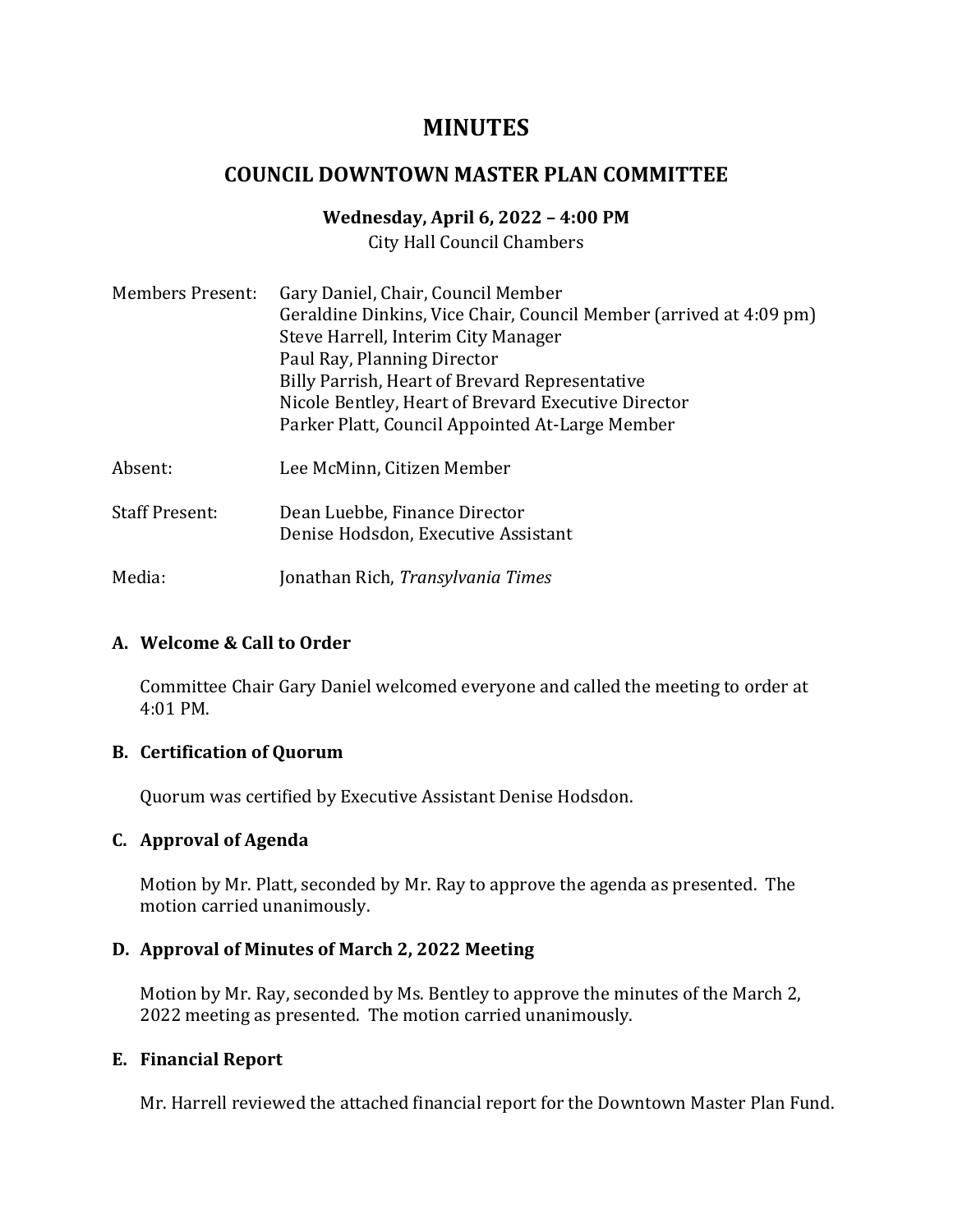He noted that the projected fund balance at the end of this fiscal year is \$268,954 and the estimated contribution to the fund for FY22-23 is \$250,000. The fund should have approximately \$519,000 available to spend in FY23.

Mr. Harrell noted that the dollars in the fund were intended to be applied towards the infrastructure needs of the Downtown Master Plan. It was not meant to buy plants and planters and tree lights and things of that nature, which is really outside the scope of the fund. Mr. Harrell mentioned that in past years, the committee generally spent about \$40,000 on things like that, so the plan with the budget this year would be to include an operating cost line item in the General Fund for those kinds of expenditures, rather than putting it into the fund.

Mr. Harrell informed the committee that the plan going forward is to bring any project of this magnitude to City Council as a project ordinance that will be adopted by Council. He explained that the purpose of a project ordinance is for large infrastructure projects that are multi-year, and by putting it in the form of an ordinance and putting the money there, the only way for that money to be accessed for something else, is to go back to Council for a project ordinance amendment. It also establishes that those dollars are for a multi-year project and by State statute it is not required to be in the budget. Mr. Harrell explained that this project ordinance will be for the entire Downtown Master Plan and it would be set up so that each year you put money into it toward the next phase of the Master Plan.

## **F. FY 2022-2023 Budget Priorities**

Mr. Harrell informed the committee that a piece of the project ordinance will be the Times Arcade Alley project and the proposed FY22-23 Budget includes funding to complete that project. We will have \$125,000 from a stormwater grant and \$125,000 from ARPA funds. That \$250,000 will take care of the stormwater work in the alley. The \$250,000 contribution that we put in the fund this year, along with the fund balance, will provide enough dollars to complete the other pieces of the alley project and the engineering cost. He pointed out that this will complete a major portion of the Downtown Master Plan, but it will leave very little dollars at the end of the year.

There was discussion about this fund being used only for the implementation of the adopted Downtown Master Plan. Mr. Platt suggested that the name of the committee should be changed to the Downtown Master Plan Implementation Committee and that our focus should be on implementing the plan for a renovated downtown, and not on beautification and maintenance issues. He would like to see an effort to focus on a plan and strategy for paying for the implementation of the Master Plan and not take 20 years to do it. He asked if the City could borrow money to do this all at once and use the annual fund contribution of \$250,000 to make the payments. Mr. Luebbe thought a loan may be a possibility and said he could run some numbers and look into whether we could do a loan with a guarantee of 2 cents on the tax rate.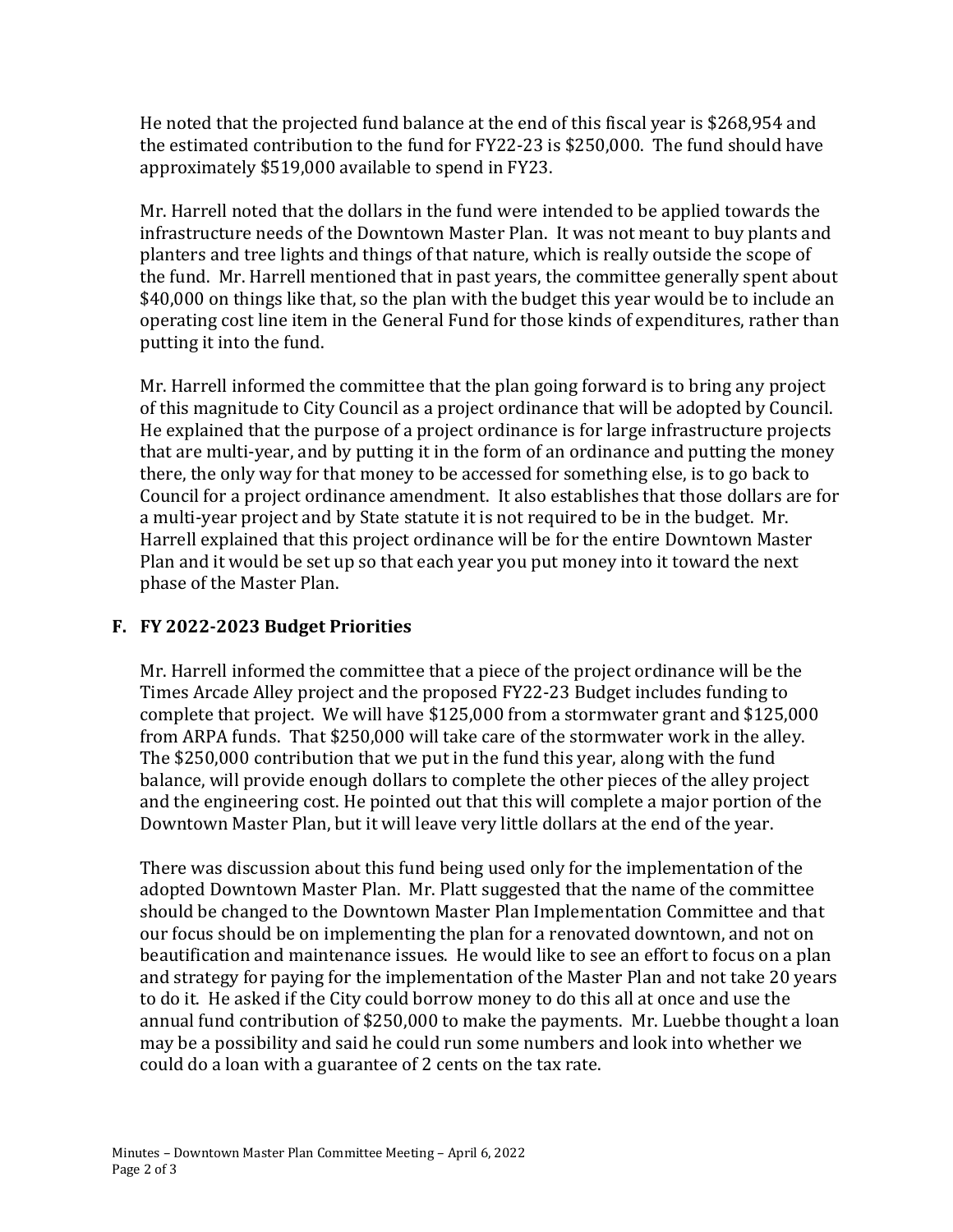It was noted that the Downtown Master Plan, outside of the Times Arcade Alley, is 60% designed and that the 40% that remains is basically the construction documents, which should be completed for each phase as it is funded, instead of completing all the construction documents for 100% of the plan. We don't want to engage the cost of the engineering in final design work for a project until we are sure that is the next one we are going to do and that we know how it is going to be funded and we are ready to proceed.

Following further discussion, there was consensus that Phase 2 would be the Main Street improvements project because that is tied into the alley and the DOT paving project. The committee decided to meet with Melanie Spreen at the next meeting to discuss prioritizing the remaining phases of the Master Plan and coming up with a budget range for each phase.

#### **G. Set Date for Next Meeting**

The next meeting of the Council Downtown Master Plan Committee was scheduled for Wednesday, May 11, 2022 at 4:00 PM.

#### H. Adjourn

There being no further business, the meeting was adjourned at 4:58 PM.

Gary Daniel Chair, Council Member

Minutes Approved - June 8, 2022

Denise Hodsdon **Executive Assistant**